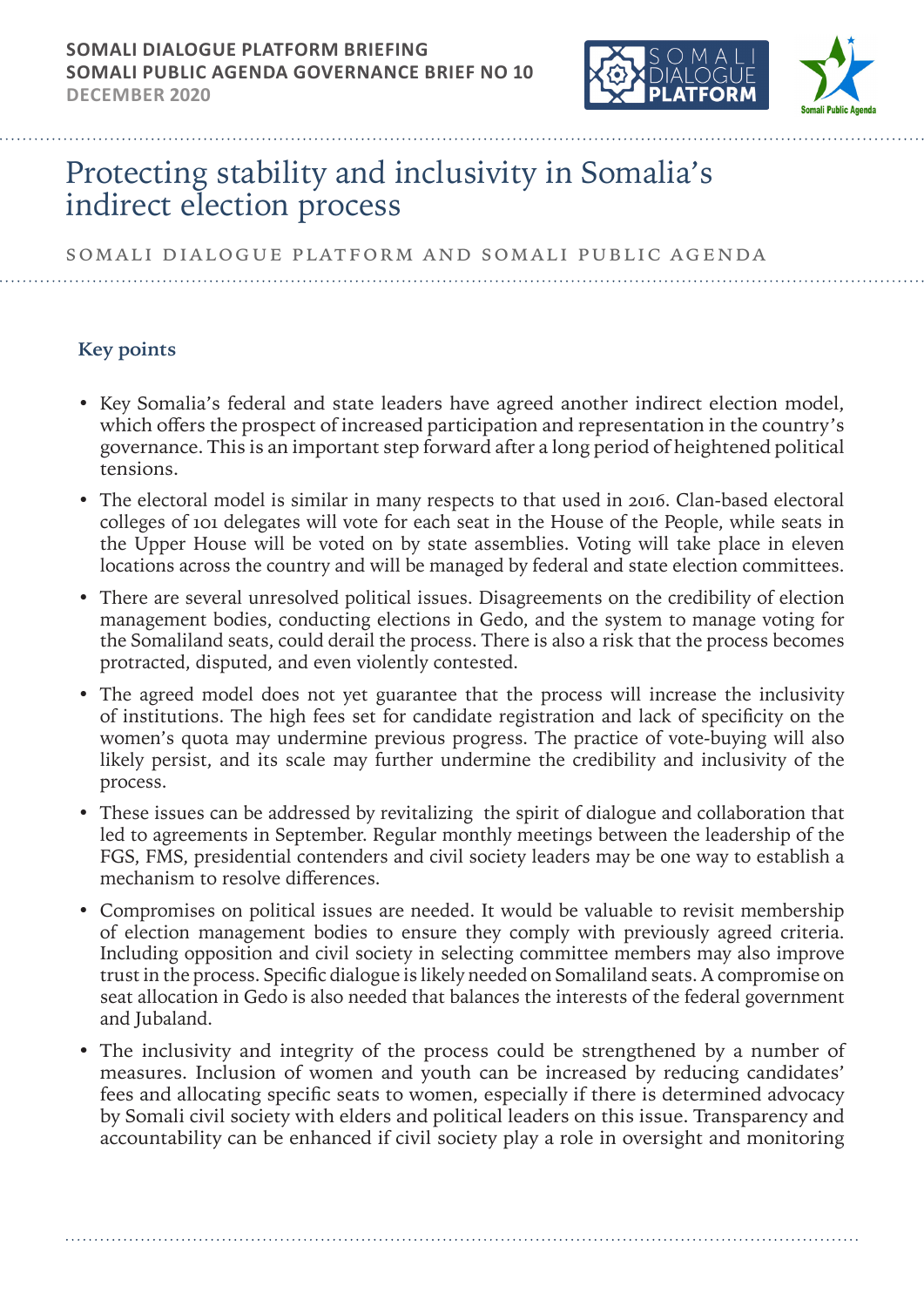# **Introduction**

On 17 September, the leaders of the Federal Government of Somalia (FGS) and all five Federal Member States (FMS) agreed on an indirect electoral model for the country's upcoming polls. Building on a series of discussions in Dhusamareb in July and August, the model has since been approved by parliament and set out in more detail in subsequent agreements on 2 October.

While the agreement demonstrated that Somali leaders have reached a point of much needed consensus on electoral design, there are a number of weaknesses and ambiguities that, if left unaddressed, threaten the inclusivity and integrity of the process. There are also several contentious political issues that, if unresolved, may also increase the risk of conflict emerging in the coming months.

This briefing provides an overview of the current election model, including contentious political issues, and risks to the integrity and inclusivity of the process, as well as options for addressing both. It is intended to support Somalis come together in dialogue around the process, with the aim of increasing its inclusivity and credibility. The issues laid out here will be best managed if they are discussed regularly through high-level dialogue, including the leadership of the federal government and member states, opposition figures and civil society.

# **Somalia's new election model**

The new electoral model is an indirect system, which means that electoral colleges will be used to select representatives for the House of the People, while seats in the Upper House will be voted on by state assemblies. The election will be managed by federal and state level committees and, under the proposed timetable would be completed by early February 2021.

## *Elections for the House of the People*

An electoral college of 101 delegates—an increase from 51 in 2016—will be used to vote for each of the 275 seats in the House of the People. This represents a doubling of participants compared with the process in 2016 - 17. Twenty-seven thousand, seven-hundred and seventy-five people will now participate directly in the selection of the national leadership. Delegates will be from the clan (or sub-clan) that the seat is allocated to in parliament with at least 30 per cent being women. How delegates will be selected is yet to be confirmed. The Dhusamareb III agreement specified that a combination of traditional elders, civil society representatives and regional state leaders would choose delegates, but this was not clarified in subsequent agreements.

#### Seat allocation

Each seat in the House of the People will be assigned to one election location—voting will take place in two locations in each FMS, as well as in Mogadishu. This is a marked improvement from the 2016 process, when voting only took place in state capitals and Mogadishu. Each seat will also be assigned to a specific sub-clan according to the 4.5 system. The clan distribution of the House of the People will be expected to stay the same as 2016 at the higher levels of the clan family tree, but will likely change at lower levels through negotiations between elders.

#### Candidacy for parliamentary seats

Candidates will need to conform to certain criteria, including being over 25 years of age, have high-school education, and not be part of any terrorist groups. Candidates for House of the People seats will pay USD 10,000 to register. Candidates will not be affiliated to political parties, which have not been assigned a formal role in the process.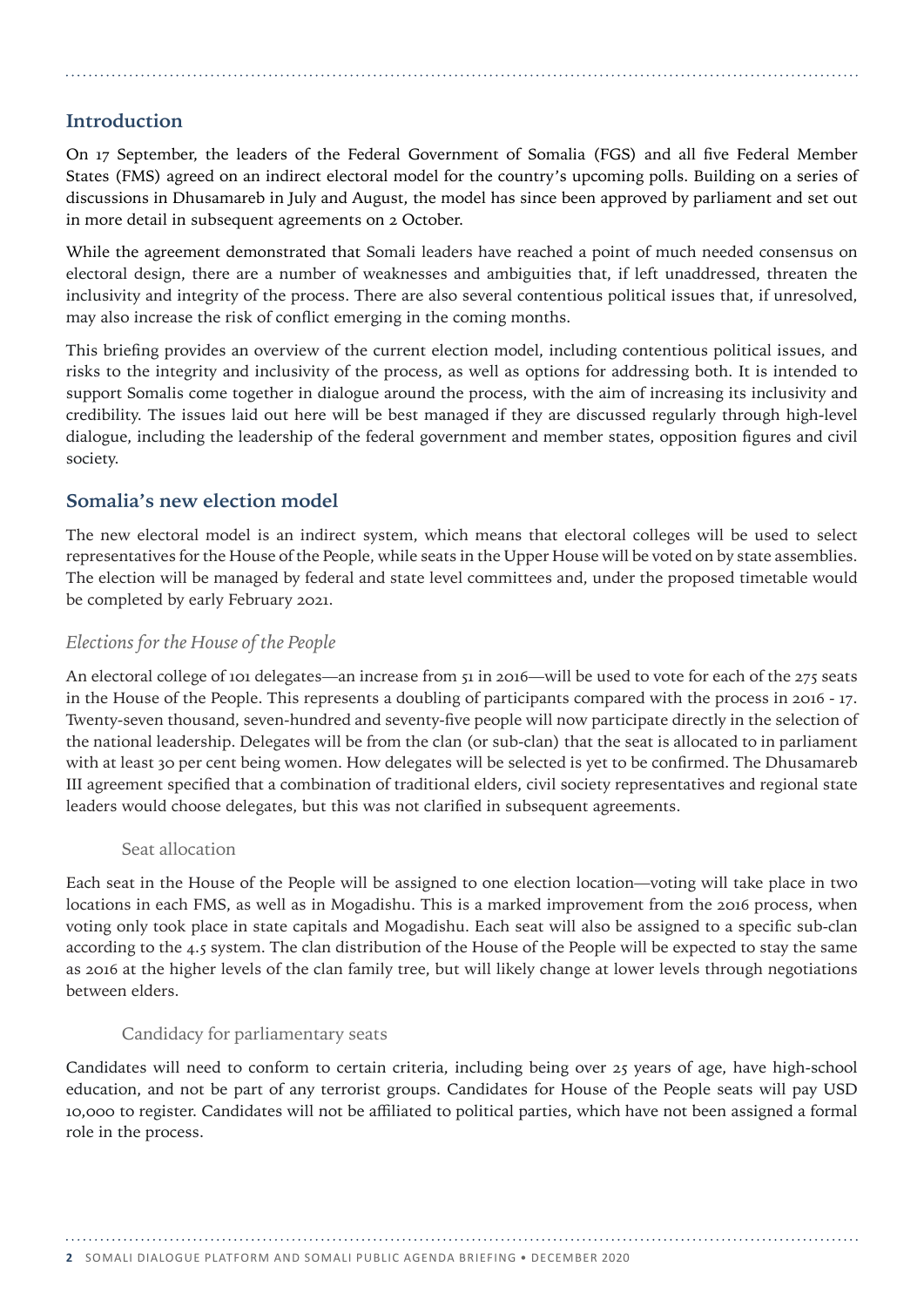| State/constituency | <b>Election location</b> | Number of seats | Total for state/<br>constituency |
|--------------------|--------------------------|-----------------|----------------------------------|
| Galmudug           | Dhusamareb               | 26              | 37                               |
|                    | Galkacyo                 | 11              |                                  |
| Hir-Shabelle       | Jowhar                   | 25              | 38                               |
|                    | Beledweyne               | 27              |                                  |
| Jubaland           | Kismayo                  | 27              | 43                               |
|                    | Garbaharey               | 16              |                                  |
| Puntland           | Garowe                   | 21              | 37                               |
|                    | Bosaso                   | 16              |                                  |
| South-West State   | Baidoa                   | 43              | 69                               |
|                    | Barawe                   | 26              |                                  |
| Somaliland         | Mogadishu                | 46              | 46                               |
| Benadiri           | Mogadishu                | 5               | 5                                |

Figure 1: Seat allocation and voting locations in the House of the People

# *Elections for the Upper House*

FMS state assemblies will vote on seats in the Upper House, whose nominees will be proposed by FMS leaders. Candidates must pay USD 20,000 to contest seats. Although not explicitly stated, it is assumed that the distribution of seats between FMSs in the chamber will remain the same. Somaliland's representatives will be elected by a group of clan delegates, although it is not yet clear how this will work, or who will nominate candidates.

## *Election Management*

The election will be managed by a two-tiered system with structures in place at federal and state levels. The 25-member Federal Election Implementation Committee (FEIC) will oversee and coordinate the overall electoral process. It will prepare and manage the election budget, manage the schedule and announce the results. Thirteen of the FEIC's members will be appointed by the federal government and 12 by the member states (two for each FMS).

State Election Implementation Committees (SEIC) will be responsible for direct implementation of the process, including verifying delegate lists and managing the voting for HoP seats. Each committee will have 11 members, three of whom will be appointed by the FGS and the remaining eight by the state itself. A special electoral commission, appointed by the federal government in collaboration with Somaliland politicians and elders, will manage the election of MPs representing Somaliland. All committees should adhere to the 30 per cent women's quota and individuals selected will have to fulfill strict criteria, including not holding other political positions.

## *Dispute resolution*

A 21-member Dispute Resolution Committee will manage complaints related to delegate selection, the voting process, and the conduct of election management committees, amongst other areas. The FGS will appoint nine members, while member states will appoint 12 (two for each state). The committee will have offices in each electoral location and a headquarters in Mogadishu. To file a complaint, a registration fee of USD 3,000 will be required and the committee will make a ruling within seven days. The committee will be overseen by the National Consultative Council (NCC).

PROTECTING STABILITY AND INCLUSIVITY IN SOMALIA'S INDIRECT ELECTION PROCESS **3**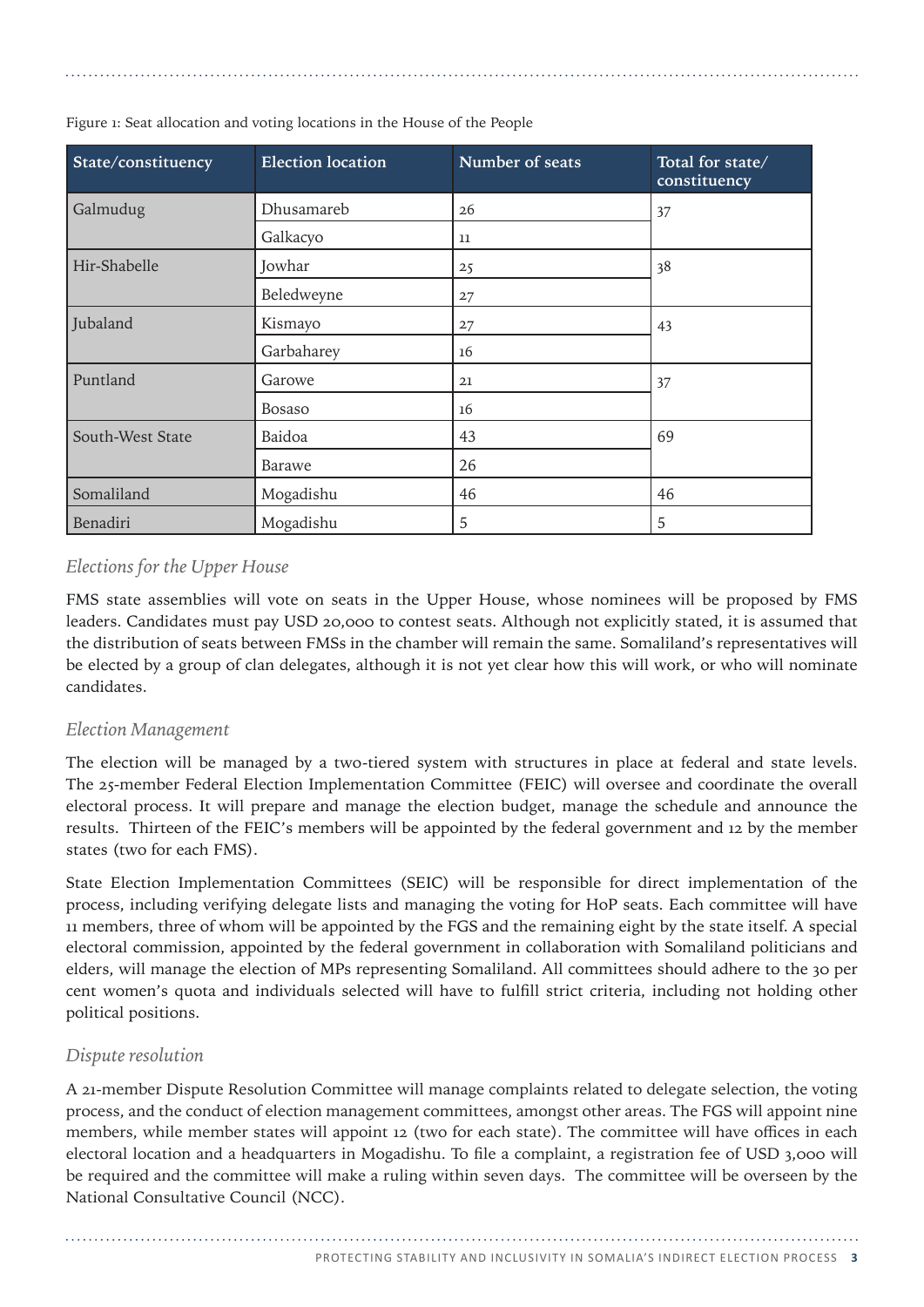# *Timetable*

The electoral process is officially scheduled to be completed on 8 February 2021 when the current presidential term expires. Key milestones in the agreed timetable include: the establishment and training of committees by the end of October (although this deadline has been missed); election of the Upper House and House of the People before 27 December (the end of the parliamentary term); and finally, the election of the parliamentary leadership and the president in January and early-February.

# **Contentious political issues**

Despite falling short of achieving a one-person-one vote, the agreement on an indirect electoral process, which will increase the number of participants in selecting national leadership and expand the geographical breadth of the process, is a small, but important, step forward for Somalia's electoral and democratization agenda. This being said, there are a number of areas where urgent high-level political dialogue is needed to ensure that the process is credible and the risk of conflict is reduced.

## *Finalizing seat allocation*

While election locations have been formally agreed, there remain political disputes and practical difficulties that may undermine implementation of these agreements. This is most clear in Jubaland, where the state administration has argued that elections cannot take place in Garbaharey, the capital of Gedo, because the region is controlled by forces aligned to the federal government. Instead, Jubaland officials have called for the seats to be moved to El Waq (the only district in Gedo still controlled by Jubaland forces) or Kismayo. This comes amidst an ongoing security stand-off between Jubaland and federal government on control of the region and is likely to be a major flashpoint in the election process. There are also concerns that Barawe, the capital city of South West State, is not secure due to a strong al-Shabaab presence in the area.

Inclusive dialogue within states is essential to ensure agreement on election locations. This is especially the case for seat allocation in Gedo, which will require dialogue between the federal government, Jubaland and representatives from the region. One possible compromise could be to move the non-Marehan seats in Gedo to El Waq district, whilst the rest remain in Garbaharey. This will mean that the seats are divided between FGS and Jubaland spheres of influence.

## *Ensuring effective election management structures*

The selection and conduct of election management committees has already become the subject of intense controversy. Serious concerns have been raised that both FGS and FMS executives have sought to stack the committees in their favour, and that many members of the committee are not adequately qualified for the role. Differing political loyalties of committee members, which will each be made up of a mixture of FGS and FMS representatives, may also hinder their work.

For election management to be effective, it must be grounded in principles of impartiality and inclusivity and care should be taken to demonstrate that this is the case. One way to do this is by making sure that the committees comply with the membership criteria established in the election agreement on 2 October, including the 30 per cent women's quota and the rule that members should not be civil servants or hold any other political position. Giving civil society and all the presidential contenders a role in selecting membership of the committees might also help. The committees should also conduct regular outreach to communicate decisions and processes, which would include listening to and responding to all valid concerns.

# *Managing elections for Somaliland*

The nomination of electoral management bodies that will oversee the election of representatives for the parliamentary seats representing Somaliland is an area of ongoing dispute. Somalilanders in the federal government are currently in disagreement with those outside of government, led by the Speaker of the Upper

**4** SOMALI DIALOGUE PLATFORM AND SOMALI PUBLIC AGENDA BRIEFING • DECEMBER 2020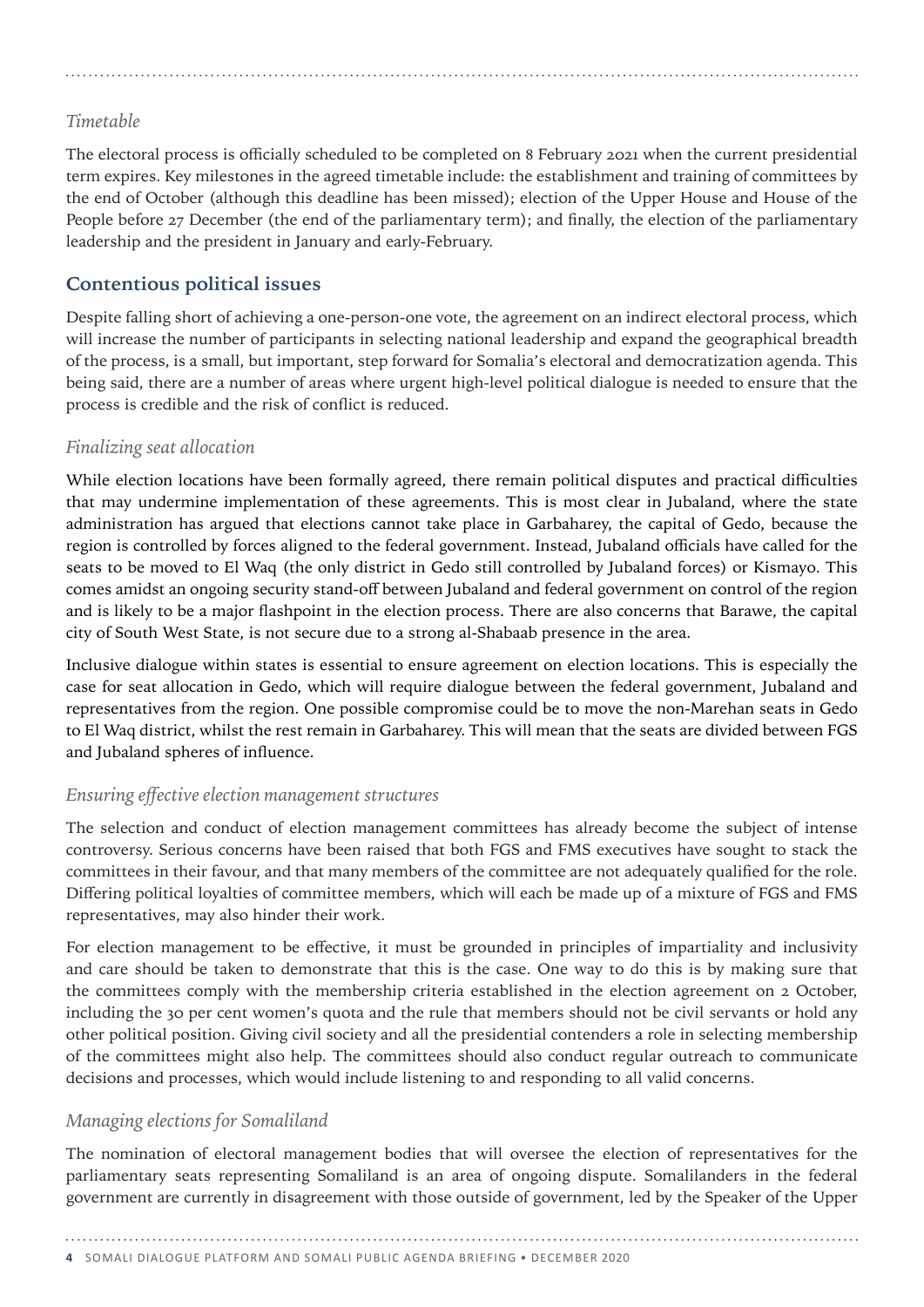House, over the election management bodies for these seats. Unless resolved, this disagreement threatens the legitimacy of the 57 seats allocated to Somaliland in parliament. A related problem is that the procedure for nominating and voting for Upper House representatives from Somaliland is not specified in the election agreements, making it uncertain how this will take place and consequently vulnerable to manipulation.

Dialogue between Somaliland stakeholders in Mogadishu, inside and outside government, is needed to find a solution to the problem. One possible way forward would be for opposition candidates or the leadership of the Upper House to select a certain quota of EMB members. The election for Somaliland seats could also be held in Halane, which is considered a relatively neutral location. For the elections to the Upper House, clan elders or an inclusive committee of Somalilanders constituted by elders could nominate candidates for each seat.

#### *Promoting a robust dispute resolution system*

The likelihood of a contested result, or results, during the election is high, which means that having a trusted way of resolving these is crucial. However, in 2016 the dispute resolution system came in for heavy criticism due to its failure to process many complaints and its vulnerability to political interference.

The dispute resolution committee may suffer from the same weaknesses this time around too. If the committee cannot implement a decision, the current electoral agreement vests ultimate authority in the National Consultative Council (NCC) to resolve outstanding differences (the National Leadership Forum (NLF) played this role in 2016). However, the NCC is much more divided than the NLF was, which means that it will likely be poorly equipped to resolve significant disputes—particularly when there may be major differences between members of the NCC itself.

Tackling this problem, which is ultimately a symptom of institutional weakness in Somalia, is not straightforward. However, building the capacity of the Dispute Resolution Committee (DRC) before the election, especially establishing transparent and efficient procedures for processing complaints, would be a start. To give its rulings weight, Somalia's international partners, as well as Somali politicians themselves, should commit in advance to accepting its rulings in the event of a dispute.

Most importantly, Somalia's leaders, including the leaders of the federal government and member states, as well as contenders for the presidency, should remain in close dialogue throughout the process. This could be achieved through regular monthly meetings of the NCC (including presidential contenders and civil society). These measures can help build the foundations of trust and cooperation on which disputes can be effectively and peacefully managed.

## *Ensuring a realistic timetable*

The current electoral timetable states that the process must be completed by early February. This is overly ambitious and without a technical extension will likely be broken. There are numerous complicated and as yet un-defined tasks that are yet to be executed. The timeline for appointing the federal and state level election implementation committees and the dispute resolution committee was already significantly delayed, which means the agreed timelines are no longer viable. As well as technical challenges, political disputes and security threats may arise around the implementation process, which could also cause delays.

Revisiting election timelines based on the delays so far, and detailed planning of the many procedures involved, would reduce uncertainty and political tensions, and enable a more technically robust process. Any delays that might occur, and the reasons for them, should be clearly communicated and agreed with all stakeholders. Finally, if the election process is not completed before the expiry of the parliamentary or presidential mandates, there will need to be clear agreement on the status of both.

# **Protecting inclusivity and integrity**

Attention should be given to several important areas to help protect the inclusivity and integrity of the electoral process. As well as reducing conflict risk and enhancing the credibility of the process, addressing these issues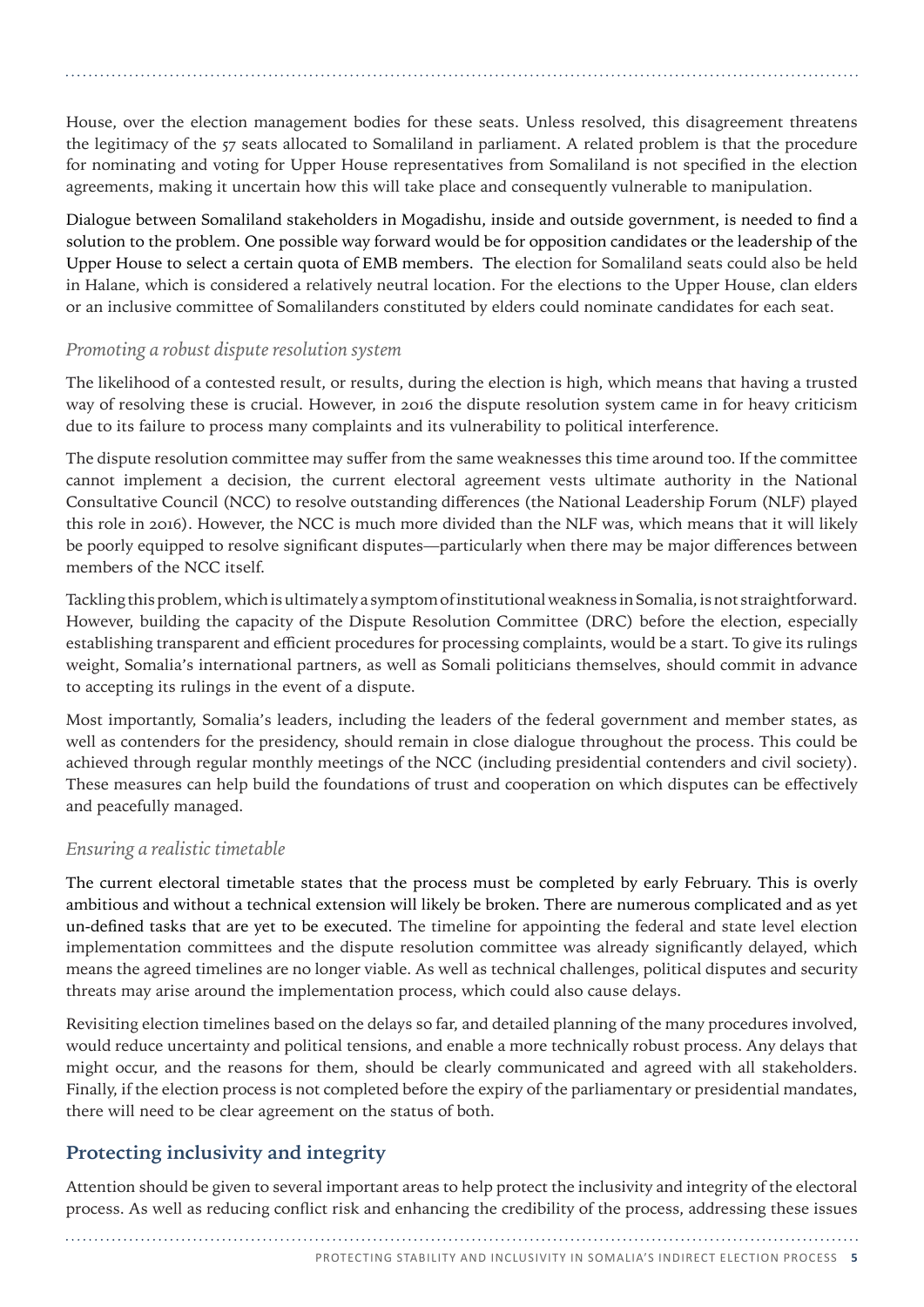can ensure that a broader range of Somali citizens participate in the elections and are chosen as representatives in parliament.

#### *Funding*

The funding of the election process remains unclear and needs resolving. If the process is to have a similar expenditure profile to 2016 then, due to the increase in numbers of delegates and geographical locations, one estimate is that it would cost USD 40 million to implement, compared with USD 20 million in 2016. The cost of the election could be reduced if certain expenditure is not covered, such as delegate transport, accommodation and subsistence.

The government committed USD 7 million originally to a one-person-one-vote election in the national budget, which could be used for the upcoming process. Due to the increase in fees compared with 2016, money raised from candidates will provide significant funds for the election. Based upon conservative estimates that at least three candidates will contest each of the 275 seats in the House of the People, and two candidates for each of the Upper House, candidate fees will likely cover at least USD 10 million of election funding—a significant portion—particularly if delegate costs are not covered or are reduced.

The key variable that will determine the amount of election funding available is the extent of international support. This should be clarified before election design is finalized. This is especially important as the level of funding is likely to shape vote-buying dynamics (see below).

# *Vote buying*

The most common complaint raised by Somalis about the 2016 process is the extent to which electoral outcomes were influenced directly by corruption and vote-buying. The same is likely to be the case for the upcoming election. Money is used to influence the electoral process in three ways:

- 1. Candidates, prospective delegates, or other politicians influence delegate selection by bribing those drawing up delegate lists.
- 2. Candidates buy votes from delegates (or in the case of presidential candidates, from MPs).
- 3. Candidates influence election management bodies through bribery.

One major factor that increased vote-buying in 2016 was the lack of funds available to cover transport and accommodation for delegates, which was meant to be paid for by the government using candidate fees. This left the door open for candidates to influence delegate voting behavior by using their own money to cover subsistence and transportation. The same dynamic will likely emerge in the 2020-21 polls if these funds are again not covered.

On top of this, most electoral delegates will expect and likely receive money to vote for candidates. A member of the Somali Federal Parliament estimated that each candidate will require at least USD 200,000 to successfully contest. Many will seek funding from prospective presidential candidates in return for their vote. Claims that an increase in the number of delegates will reduce the extent of vote-buying are likely misguided—increasing the number of voters will merely increase the number of people candidates are required to pay off and therefore the overall volume of vote-buying.

Although vote-buying will be a feature of this election, there may be ways to try to reduce the extent of this practice. First, incorporating civil society oversight into delegate selection could reduce the efficacy of bribery in shaping the delegate list. It may also be helpful for different actors (national leadership, women's leaders and civil society) to engage with elders to encourage them to see how clan interests might be better served by the selection of competent MPs who can represent their interests, rather than simply the highest bidder.

Second, covering delegate accommodation and subsistence fees could reduce the scale of vote-buying, as candidates would no longer be required to cover these costs as an essential part of the voting process.

# **6** SOMALI DIALOGUE PLATFORM AND SOMALI PUBLIC AGENDA BRIEFING • DECEMBER 2020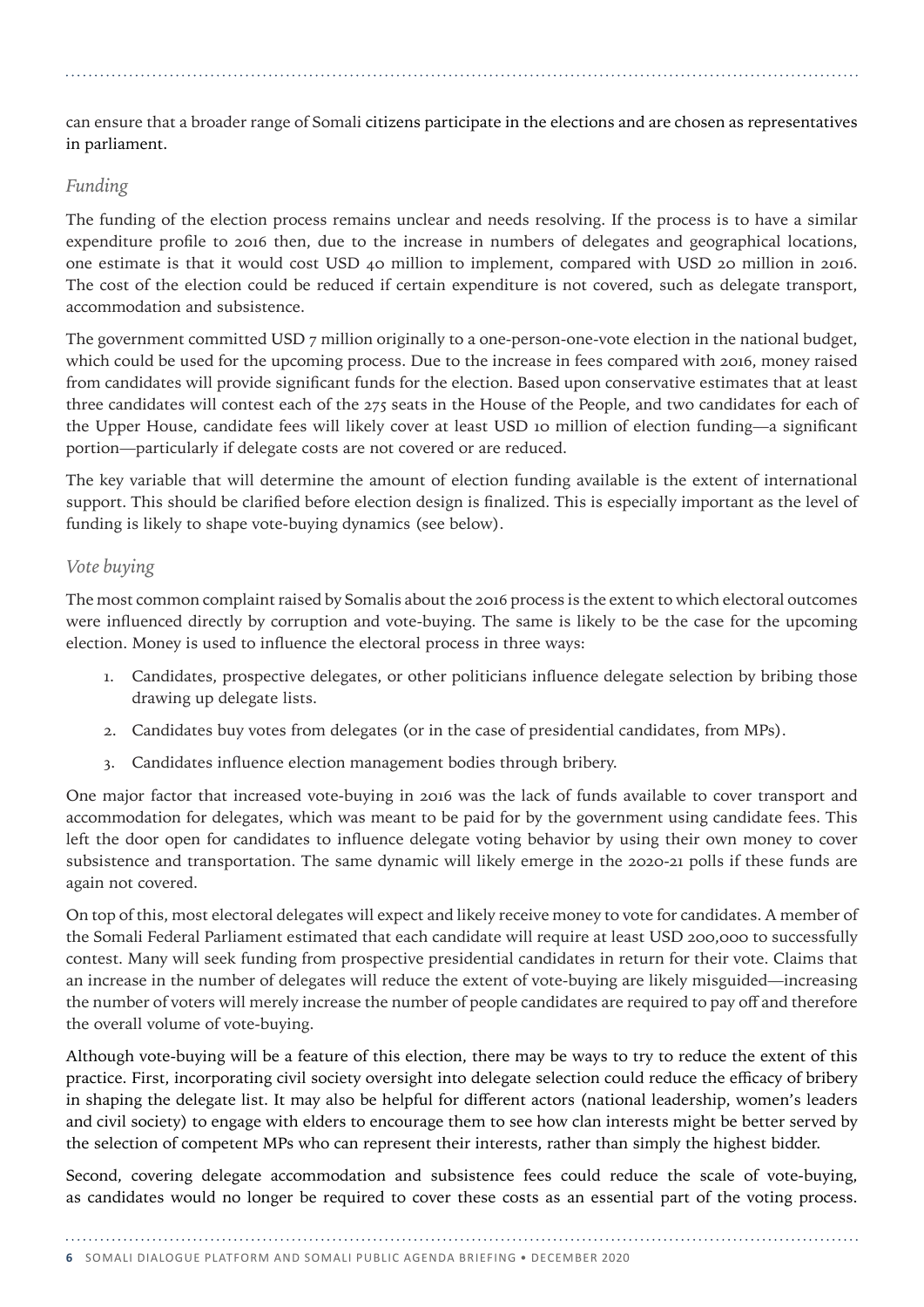International funding will be required to cover these costs and a third-party could be brought in—as IOM was in 2016—to promote transparency.

Third, candidates and election implementation stakeholders could commit to transparency and accountability in the process. A specific indirect elections anti-corruption commission could be established to hold candidates to account to these commitments and investigate, identify and provide evidence for instances of vote buying. This commission could also conduct a proper audit of the election after it has taken place with the intention of promoting further transparency, to act as a further deterrent to vote-buying and corruption.

# *Reducing financial barriers to standing*

Costs of participating in the election are prohibitively high. The doubling of the non-refundable election registration fees for both houses locks out many potential candidates, especially youth and women who are less likely to be able to afford the registration fees. The high costs associated with standing for election also encourages vote buying in the presidential elections as MPs try to recoup their costs by seeking money from presidential candidates.

Reducing candidate fees will likely ensure a more inclusive parliament. A first step will be to lower the fees for women and youth candidates (done in 2016 for women candidates), which reduces the barrier to entry for these critical groups. More broadly, lower fees will allow a wider cross-section of society to compete in the process. If funding is made available from international partners, this could also allow for candidate fees to be lowered. Somali civil society could also be supported to train and assist candidates to mobilize resources and crowdfund candidate fees.

# *Protecting the women's quota*

Women currently constitute 24 per cent of the parliament, despite the fact that a 30 per cent quota was agreed in 2016. Nonetheless, this was seen as huge progress, achieved through women-led advocacy on the issue with international support. Mechanisms used to achieve the quota included: the designation of seats for women candidates through negotiations between clans; and the 50 per cent reduction of registration fees for women.

There is a risk that in 2021 the representation of women (especially in the House of the People) will decrease. This time, there are no seats reserved for women—the only viable way to guarantee that the quota is achieved. Clan constituencies and their elders remain motivated to promote male candidates as exogamous marriage practices mean that women are not seen as being able to fully represent the clan. Many of the clans currently represented by women parliamentarians are hoping to be represented by men this time round, whilst male MPs will be reluctant to give up their seats to women if designated seats are rotated. The high level of pressure and advocacy of women's associations and the international community that was seen in 2016 is also largely absent.

In order to protect the women's quota, the political commitment from all election implementation stakeholders will be needed, especially clan leaders and elders. Federal and state-level political leaders and election bodies should liaise with the clans and promote the concept of allocating specific seats to women among the subclans. This could also involve SEICs reviewing candidate lists for seats in respective FMSs and rejecting them unless 30 per cent are contested only by women. This will be greatly helped if EMBs also adhere to the women's quota. Somalia's international partners can also play a role in making their support to the process conditional on this threshold being met.

# *The role of civil society*

The role of civil society has not been outlined clearly in the agreements on election design, although the Dhusamareb III agreement implied they would be involved in delegate selection. Imagining such a role is complicated by the contested definition of civil society. Selecting legitimate civil society representatives who can participate in delegate selection would likely be a fraught process. However, enhancing the delegate